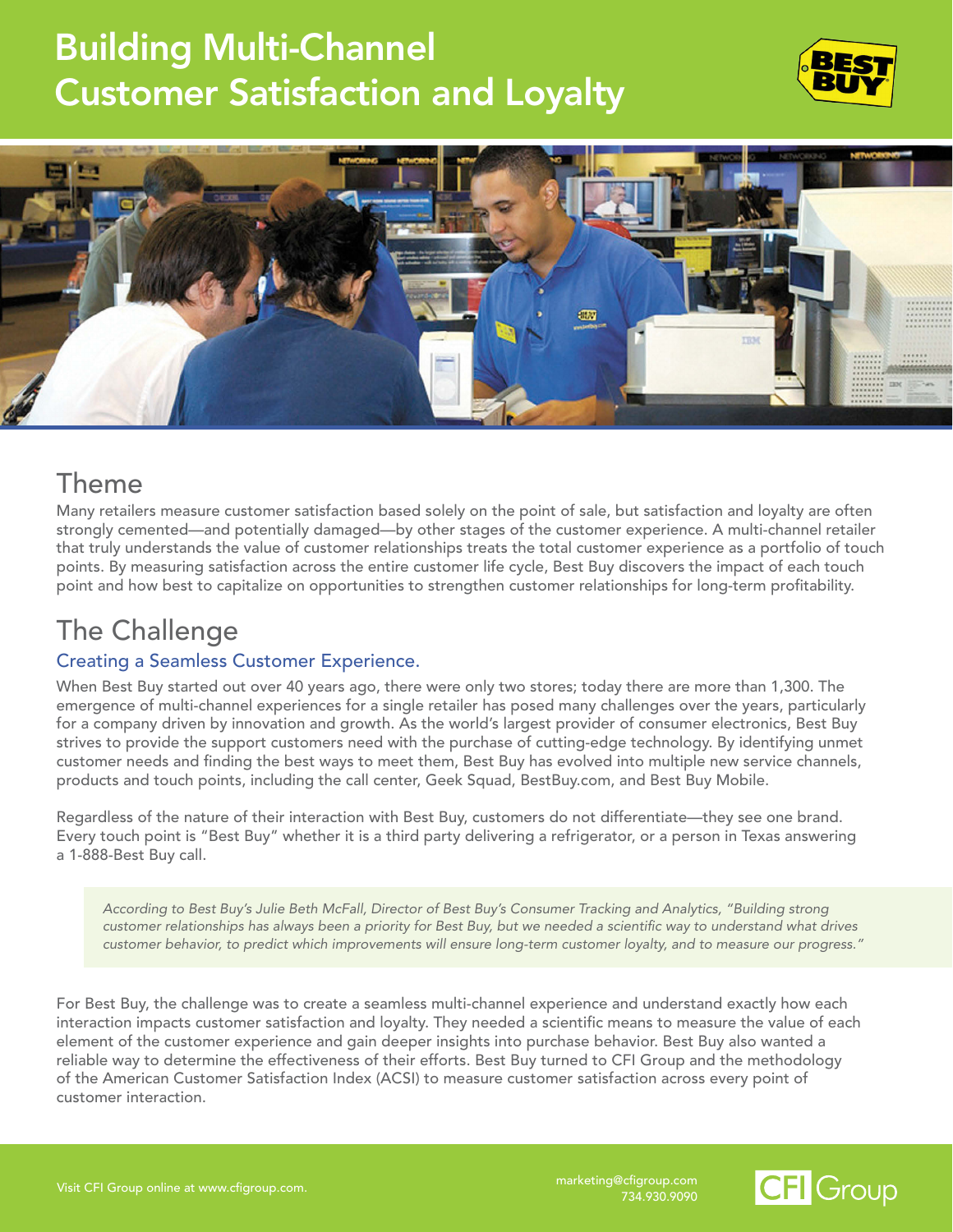# Monitor.

### Satisfaction Insight 1 Satisfaction Drives Revenue.

By building customer relationships across multiple channels, retailers encourage increased future spend. CFI Group found that customers who were highly satisfied across multiple touch points spend nearly 50% more over the next 90 days than those who are less satisfied. Retailers of major consumer durables will positively impact their bottom lines by successfully executing on every step of a customer's experience over time.

### Satisfaction Insight 2

#### Employees Drive the Customer Experience.

Across a variety of channels, interactions with Best Buy employees account for almost two-thirds of overall satisfaction. Although Best Buy associates were viewed well already, personal interactions proved to be the single biggest opportunity to increase satisfaction and build loyalty. CFI Group and Best Buy identified specific employee behaviors that improve the customer experience. With this knowledge, Best Buy associates strive to proactively meet all needs at the time of the purchase thereby reducing the need for customers to initiate follow up contacts to complete the experience.

Best Buy learned that one of their greatest opportunities to maintain and build on their competitive advantage in the marketplace was by educating and empowering employees. The amount of time employees spend explaining products and features has a tremendous influence on customers, as does offering assistance even after the sale.

To this end, "Best Buy has worked to build a culture of empowerment among all of our associates so that they can innovate in ways that show an understanding of unique customer needs, and can deliver on those needs," notes Julie Beth McFall, Director of Best Buy's Consumer Tracking and Analytics.

### Satisfaction Insight 3 Employees Only Make a Difference if the Fundamentals are Sound.

That does not mean, however, that a retailer should focus only on the employee interaction with the customer. A retailer must first ensure the building blocks are successfully in place, such as merchandise offerings, variety and price to position itself for continued growth in satisfaction in another channel. Because Best Buy was generally able to deliver well on the merchandise aspect of the experience, customers look to other service facets as a point of differentiation.



*"Best Buy treats you like a member of the family. I trust that the products I buy at your store are the best and that the information regarding these products will make me feel very comfortable. Your employees will not tell you what you want to hear, instead they will relay the truth about your choices so making a mistake can be avoided … Because of that I am a loyal Best Buy customer."* 

*—Best Buy customer comment* 

**CFI** Group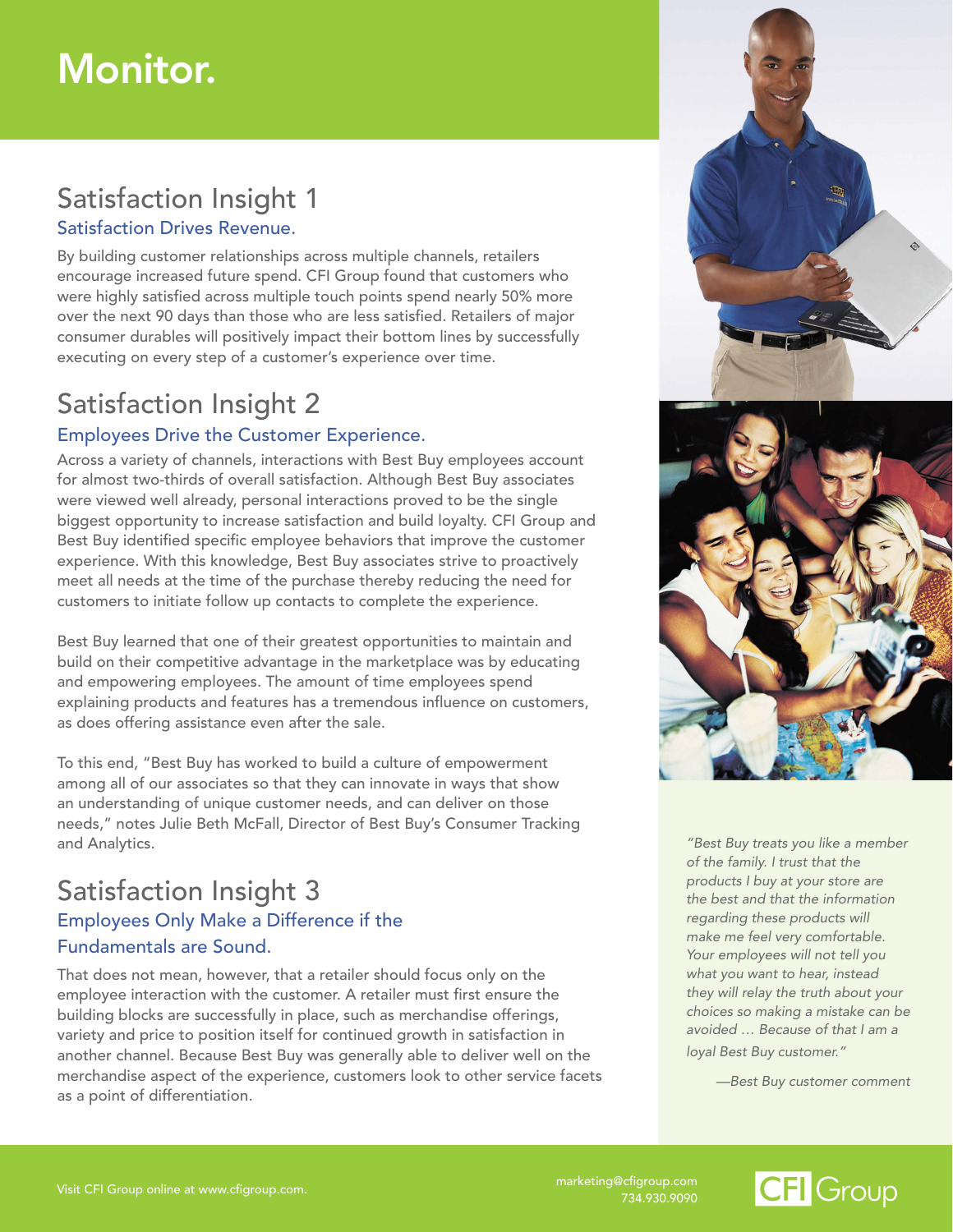# Analyze.

## Satisfaction Insight 4

#### The Next Touch Point is "Make or Break."

It is critical to execute at every service touch point. Even when the in-store experience is excellent, a negative perception of the very next touch point can result in nearly a 60% drop in customer satisfaction. On the other hand, individuals who have a disappointing in-store experience but have a high service experience afterward can regain almost 50% of the customer satisfaction lost initially. Each touch point presents a critical opportunity to win or lose that customer relationship for life.

### Satisfaction Insight 5 Customize the Customer Experience.

Best Buy recognized that one size does not fit all, and wanted to understand customer needs across different purchase occasions. Survey results found that many computer customers have a different set of needs than those purchasing a television or appliance. Most influential for a computer customer's satisfaction is making sure to provide education on how to use the product during the in-store set up process. Television customers are influenced most by the quality and timeliness of the delivery and installation, while appliance customers want to be educated at the time of delivery.

### Satisfaction Insight 6 Expect Problems.

Problems will always happen, but timely resolution can be redemption. Customers who experience a problem have 40% lower satisfaction, so resolution is key to gaining and keeping customer loyalty. Frustration intensifies when customers have to initiate additional contacts to the retailer for resolution, rather than the retailer being proactive about solving the issues. Knowing this, Best Buy has improved their ability to anticipate needs and set realistic expectations. Dissatisfaction can be significantly reduced simply by communicating with a follow up call or email, listening and showing empathy and even compensating for inconveniences. To this end, Best Buy has implemented the callback program for customers who experience a problem. They may request that Best Buy call them back regarding their problems via the transactional survey.

Successful retailers empower employees to solve problems as quickly as possible – even if it is not related to their channel. If different retail channels share infrastructure and have transparent access, the customer's time and energy can be optimized.

*told me I was doing it wrong and showed me the correct way … On a different day, another Geek Squad member assisted and advised me of the different wireless routers after telling him I was unable to get on the internet at my house (and probing me with a few more questions) … the customer service on the floor when buying my laptop was very informational, nopressure at all, which keeps me coming back." "I brought my laptop back because I was having trouble pulling up the Internet. When explaining and showing a member of the Geek Squad my problem, he very nicely* 

*—Best Buy customer comment* 



*"I had problems getting my computer to work when I installed it at home. When I called the customer service rep of the manufacturer and they walked me through the problems I was having I found out that it was a faulty monitor. I was told by the factory to box it up and take it back. There were no questions asked or any hassles when I explained what was wrong or that the manufacturer told me to exchange it. I was in and out of the store with the monitor replaced within 15 minutes. I was very satisfied with the way I was treated."* 

*—Best Buy customer comment* 

**CFI** Group